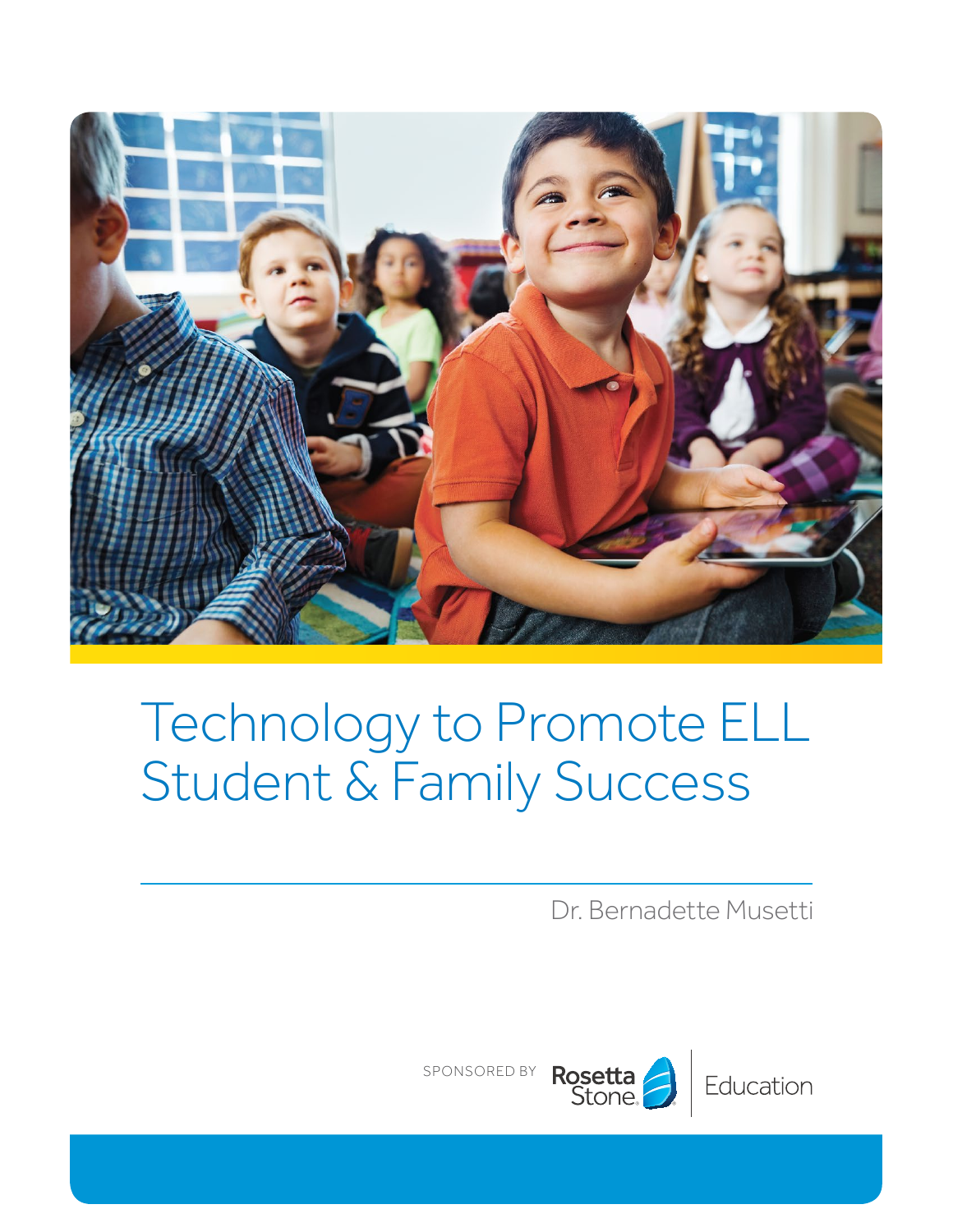## Introduction

English Language Learners (ELLs), also referred to as English Learners (ELs), are a vastly diverse group of approximately 5 million students who speak a primary language other than English and who are not yet proficient in English, which is a second or additional language for them. ELLs constitute 10% of total school enrollment in the U.S. (National Academies, 2017). The Migration Policy Institute reports that 82% of kindergarten through grade 5 ELLs and 65% of grades 6-12 ELLs are U.S. born, making the vast majority of all English Language Learners ages 5-17 native born (Migration Policy Institute, 2015). A large percentage of ELLs, approximately 60% at the secondary level, remain designated as English Language Learners for the majority of their schooling experience (more than six years), making them Long Term English Learners (LTELs), never reaching full proficiency in English (National Academies, 2017; Olsen, 2010).

ELLs are the fastest growing subgroup of students in U.S. schools; it is expected they will constitute approximately forty percent of the PK-12 population by 2030 (Murphy, Guzman, & Torres, 2014; National Academies, 2017). The vast majority, approximately 80% of ELLs in the U.S., speak Spanish as their primary language; however, ELLs across the country speak hundreds of primary languages and dialects (National Academies, 2017). As a demographic group, they are concentrated in high poverty, highly linguistically and racially segregated under-resourced schools and often with too few qualified teachers, resulting in unequal outcomes (Gándara, 2017; Peske & Haycock, 2006). In the aggregate, ELLs' academic achievement is among the lowest of all major subgroups, and there is a wide disparity between ELL and monolingual English students on attainment and achievement measures, including the National Assessment of

Educational Progress (NAEP). In 2015, math scores at 4th grade averaged 218 for ELLs and 243 for non-ELLs, a difference of 25 points. At 8th grade ELLs averaged 246 and non-ELLs 284, a difference of 38 points. In the same year there was a 36-point difference between 4th grade reading scores for ELLs and non-ELLs and a gap of 44 points at the 8th grade level (National Center for Education Statistics, 2015). In 2014, English Language Learners had a graduation rate of 63%, making them as a group significantly less likely to graduate from high school compared to students living in poverty (72%), and to students overall (82%) (National Center for Education Statistics, 2015).

In order to catch up and keep up with their native English speaking peers, ELLs need more instructional time and specialized instruction, including specially designed materials and state-of-the-art educational tools to accelerate their learning. If learning for ELLs is not accelerated, they risk running out of time and not earning the credits they need to graduate. Teachers cannot wait until students are fluent in the language of instruction to teach content (a successive approach), as students will fall too far behind academically. Therefore, a simultaneous approach is required whereby students must learn academic content while developing language. Technology is one means by which ELLs can receive the additional input and practice they need to accelerate their language learning by providing them with more opportunities for language development, and thus, the ability to participate more fully in grade level academic work. This increases ELLs' opportunity to meet the academic standards to which they and all students are held, which in turn increases postsecondary college and career options.

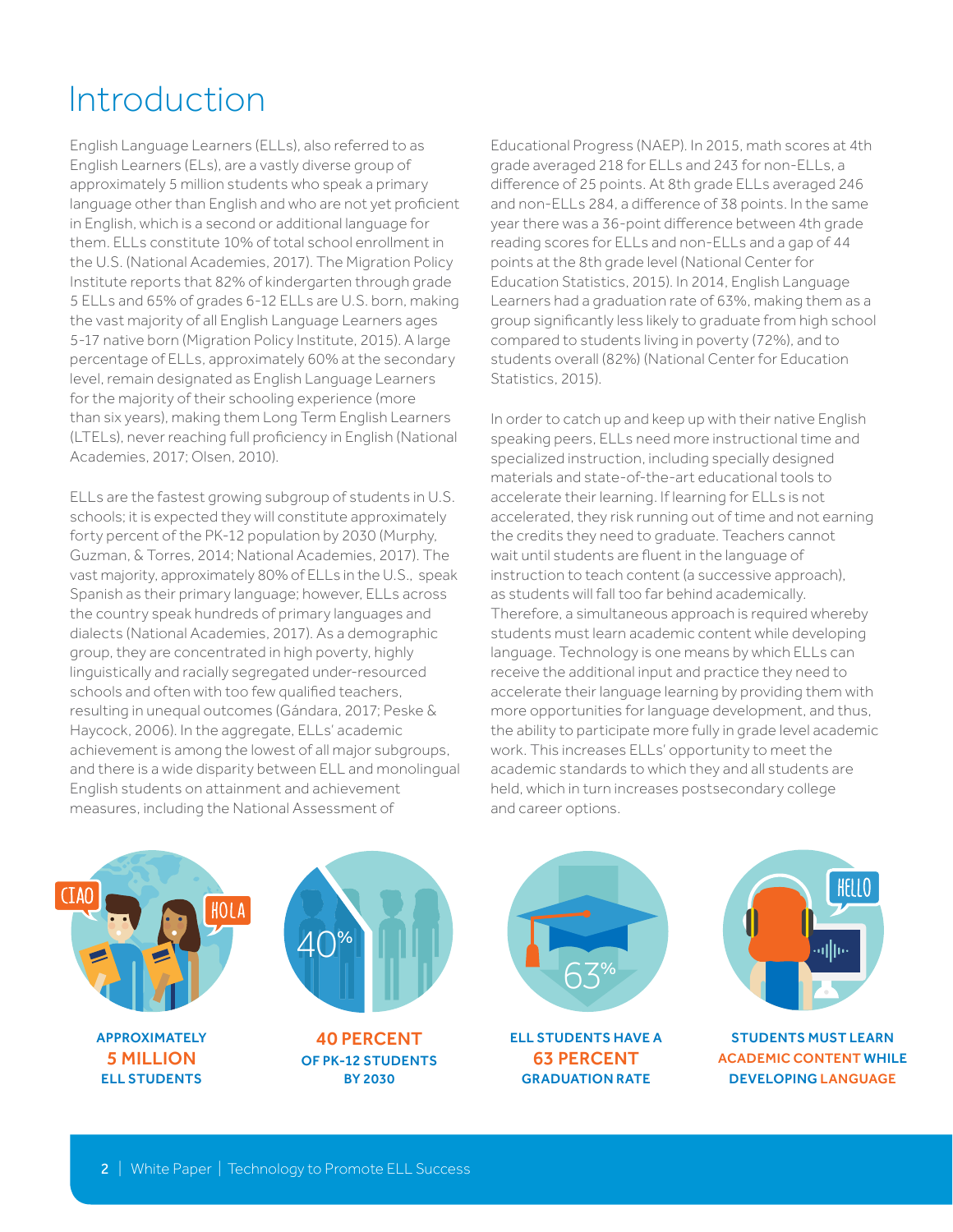### Leveraging Technology for ELLs



Information and communication technologies (ICT), broadly defined, are used to promote English language learning across the globe in numerous and creative ways. There is a small but growing body of literature on the ways in which primary and secondary English as a Second Language (ESL) students can benefit from ICT generally, and from computer-assisted language learning specifically in terms of accessibility, immediacy of feedback, self pacing and independent activity (Motteram, 2013). Most ELLs would benefit from additional practice exploring and using English across the curriculum and across the language domains of listening, speaking, reading and writing, especially in terms of focused academic English (Bunch, Kibler & Pimentel, 2012). ELLs can benefit greatly from increased opportunities to interact with language in meaningful ways, which can be provided by and facilitated using technology tools that allow students to receive practice and feedback on their performance, such as voice recognition to promote listening and speaking skills and modeled language use.

Using technology for language development has the additional benefit of giving students more familiarity with the use of the technology tools, which is important in the current era of computer-based standardized testing, where a lack of familiarity with the technology often puts ELL students at an additional disadvantage, due to a 'digital divide'. This 'divide' refers specifically to the disparities in access to and familiarity with using technology across various populations. For example, in 2015, 82% of Hispanic teens in the U.S. reported owning a computer, compared to 91% of white teens (Lenhart, 2015). However, the divide can be seen in other aspects of the digital learning ecosystem as well, including in the nature of the learning activities students are offered and subsequent outcomes (Darling-Hammond, Zielezinski, & Goldman, 2014; Vanek, 2014). Further evidence of the digital divide is reflected on the 2014 NAEP assessment of Technology and Information Literacy, which shows a significant disparity between 8th grade ELLs and non-ELLs, with average scale scores of 108 and 152 respectively. This is a larger gap than that found across racial groups, parents' education level, or socioeconomic level (National Center for Education Statistics, 2015). In addition to a focus on gaining access to technology for ELLs, educators should include an explicit focus on information literacy, which ELL and all students must acquire to be successful in our digital, globalized world.

> *ELLs can benefit greatly from technology tools that allow them to practice and receive feedback on their performance, such as voice recognition to promote listening and speaking skills and modeled language use.*

Technology used effectively to accelerate language learning can significantly impact a given student's educational trajectory, and thus life chances, particularly if and when it promotes language development that results in reclassification from English Learner status to fully English proficient status. Each year a student is designated as an English Learner increases the language proficiency demands that the student must meet to move up a proficiency level and to eventually become reclassified. Ideally a student can become reclassified within several years of becoming an English Learner, although we also know it generally takes 4-7 years to acquire academic English (National Academies, 2017). Reclassification from ELL status and exit from ELL programming can have important effects and outcomes for secondary students in terms of ACT scores, graduation rates, and postsecondary education (Carlson & Knowles, 2016).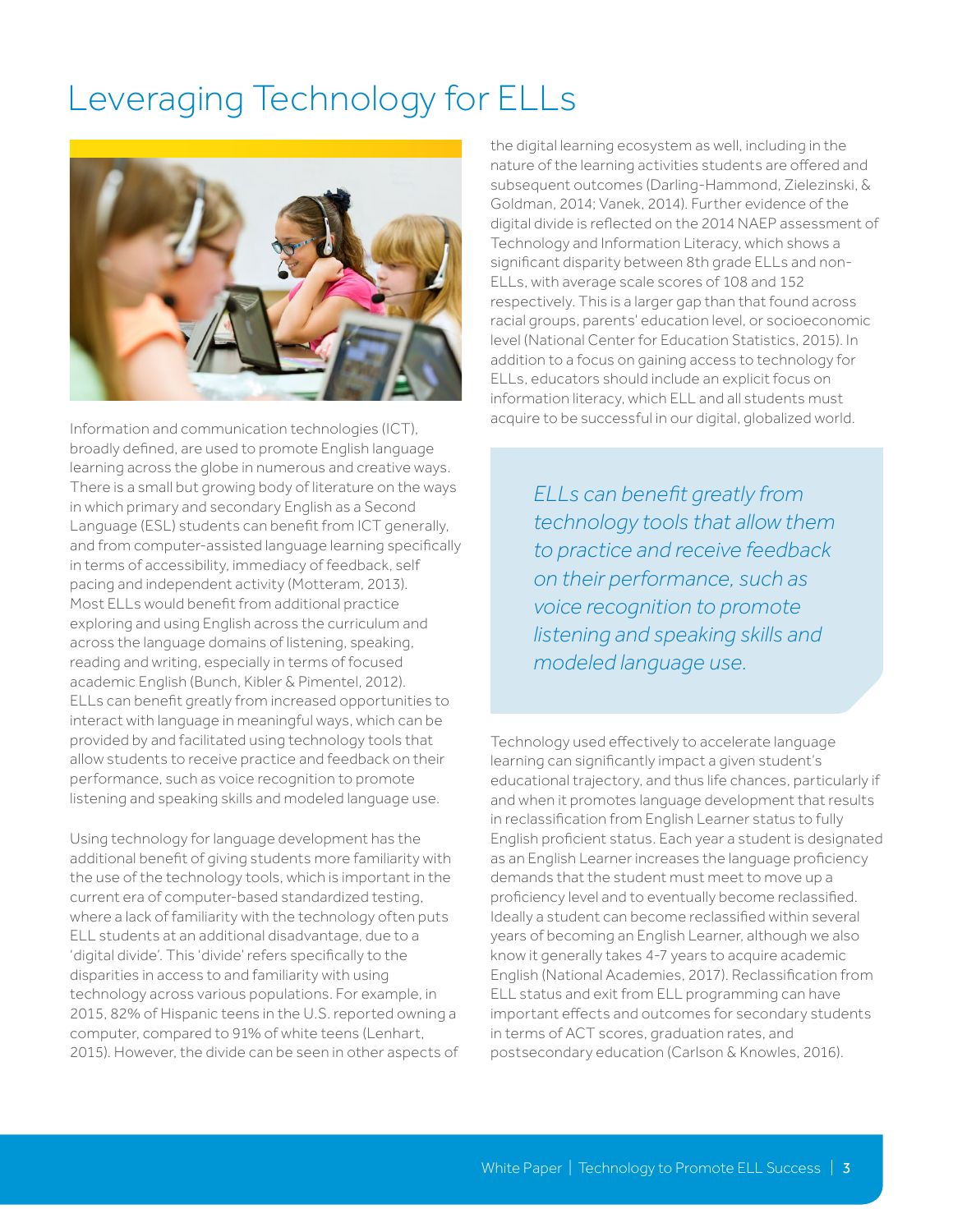### Blended Learning to Accelerate Language Development for ELLs

It is well understood that the most effective way to learn language for ELLs is through meaningful content and a compelling need or desire to communicate (Collier, 1995; Valdés, Menken, & Castro, 2015). One way to accelerate learning for English Language Learners is to use technology in ways that allow for



пF

more time on tasks that promote language development and content area learning

additional practice developing and using language meaningfully

### feedback on their language production and progress

Blended learning is one potentially powerful approach to improving instruction and outcomes for ELLs, where technology is used to "blend" learning such that students can benefit from an integrated learning experience that combines both face-to-face learning in a classroom with a teacher, as well as technology-mediated learning, in which the student has some control over various elements such as time, pace, and content. The purpose of using a blended learning approach is to maximally differentiate and personalize instruction for students in which they receive timely, meaningful feedback and assessment with individual support. Blended learning can also promote learner autonomy and independent learning. For ELLs especially, a blended approach can help to meet learners' critical needs through greater differentiation, more learning time, more access to language and content (where indeed ELLs can be content producers), and more practice using and developing language. Especially for beginning and early intermediate students, this language development is critical to being able to do rigorous work in the content areas.

One popular use of the blended learning concept is the "flipped classroom" where the lecture and homework aspects of the course are typically reversed or "flipped", such that the student arrives to class having already heard or read the lecture and class time is devoted to discussion, problem solving or other post-lecture learning, practice or applications. In terms of ELL students, such at-home or otherwise beyond the classroom study would offer the dual benefits of being able to a) work through the material at their own pace, and b) involve parents and others in the process (see below).

Blended learning, when done well, builds upon a foundation of excellent in-person teaching, where the teacher mindset includes a belief in the importance of innovation and datadriven teaching and learning, student choice and personalized learning, student discovery, including student generated content, learning by doing, and a growth, asset-based orientation (Powell, Rabbitt & Kennedy, 2014). This mindset provides the basis upon which blended

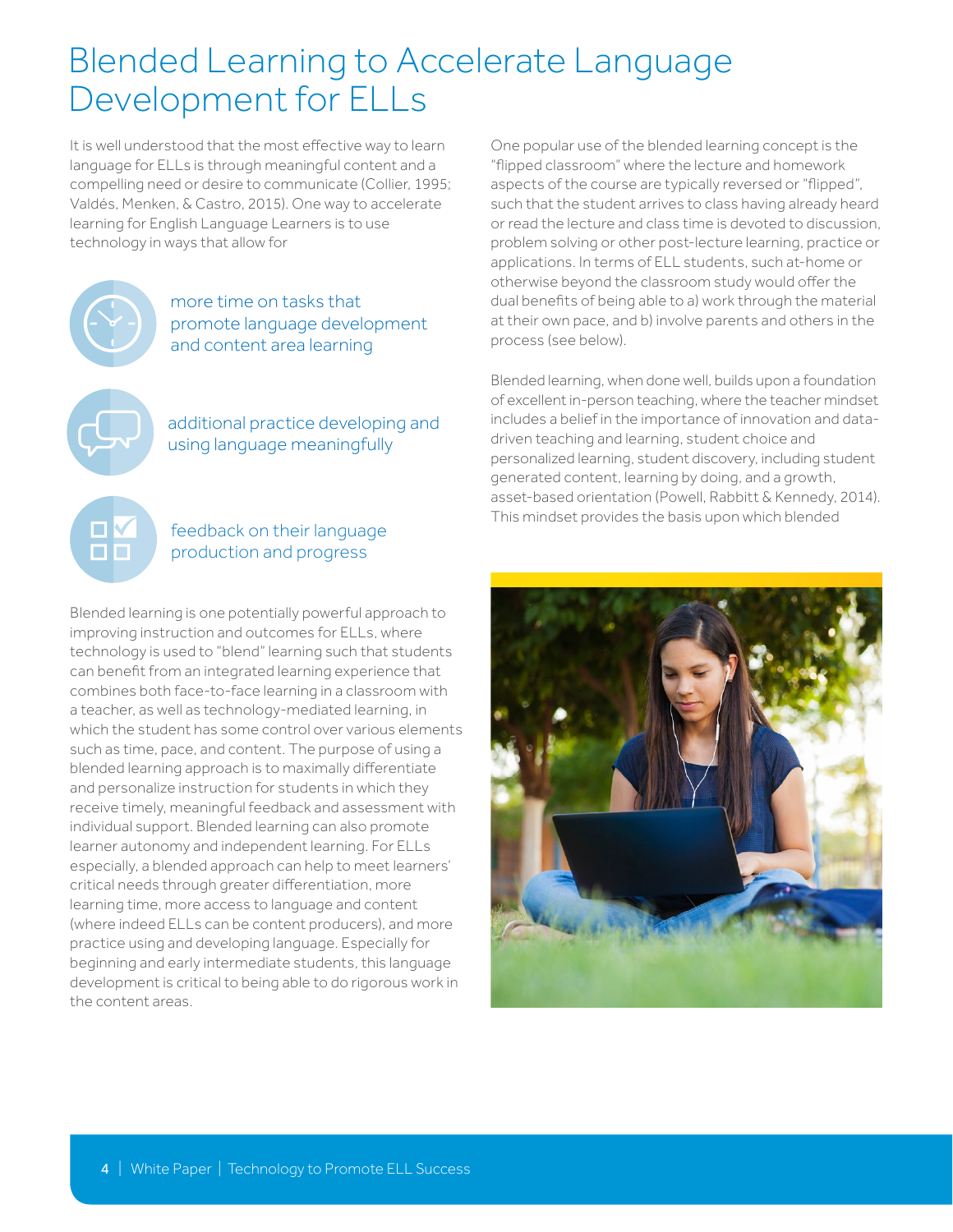learning can be well designed and implemented in ways that can significantly improve achievement and schooling outcomes for all students. Such learning is, arguably, even more valuable for English Language Learners, who need the best instruction and access to the most state-of-theart tools and technologies (which we know currently is not the case for many ELLs). This mindset is also perfectly aligned with what we know in terms of effective stances, dispositions and practices for teaching English Language Learners, where blended learning and effective ELL instruction are synergistic.

Blended learning can be implemented and utilized in any number of ways (e.g. as an aspect of learning centers/ rotations or during homework clubs) to promote success among English Learners. One potentially powerful model involves the ESL/ELD (English Language Development) and grade level or content area teachers collaborating such that the ESL/ELD course or block of time during the school day is devoted to preparing and supporting students in the content they are responsible for learning in subject areas and content courses (Truong, 2017). For example, if particular language structures are used in assigned readings and/or students are expected to use these in their own writing, the blended aspect of the ESL/ ELD course can leverage technology tools to focus on and practice these structures, for example the use of the passive voice, which is often found in science texts. This and other coordinated approaches using technology can compound learning benefits for students, including those placed at risk within our education systems, which as a demographic group, includes ELLs. Linda Darling-Hammond, Stanford professor emeritus and one of the foremost scholars of education policy, along with her colleagues (2014) found that at risk "learners who worked with teachers alongside their online experience were much more likely to say that they developed an interest in the subject and increased their academic standing" (p.12), where the blended environment allowed for support and encouragement from a teacher. In terms of policy recommendations for using blended learning with at risk students, "the most productive contexts are those that combine structured learning of information, with collaborative discussions and problem-based activities that solve meaningful problems, create products, or both"



*Learners who worked with " teachers alongside their online experience were much more likely to say that they developed an interest in the subject and increased their academic standing."*

> Darling-Hammond, Zielezinski & Goldman

(Darling-Hammond et al, 2014, p. 15). The online or virtual blended classroom, rather than diminishing the physical classroom, allows it to become more creative and open-ended, both for teachers and students, through application of blended learning content and skills to authentic problems, games, simulations, or 3-D product creation, as examples (Khan, 2017). For beginning ELLs, including newcomer students, application of language and learning to and through real world and local contexts is particularly important.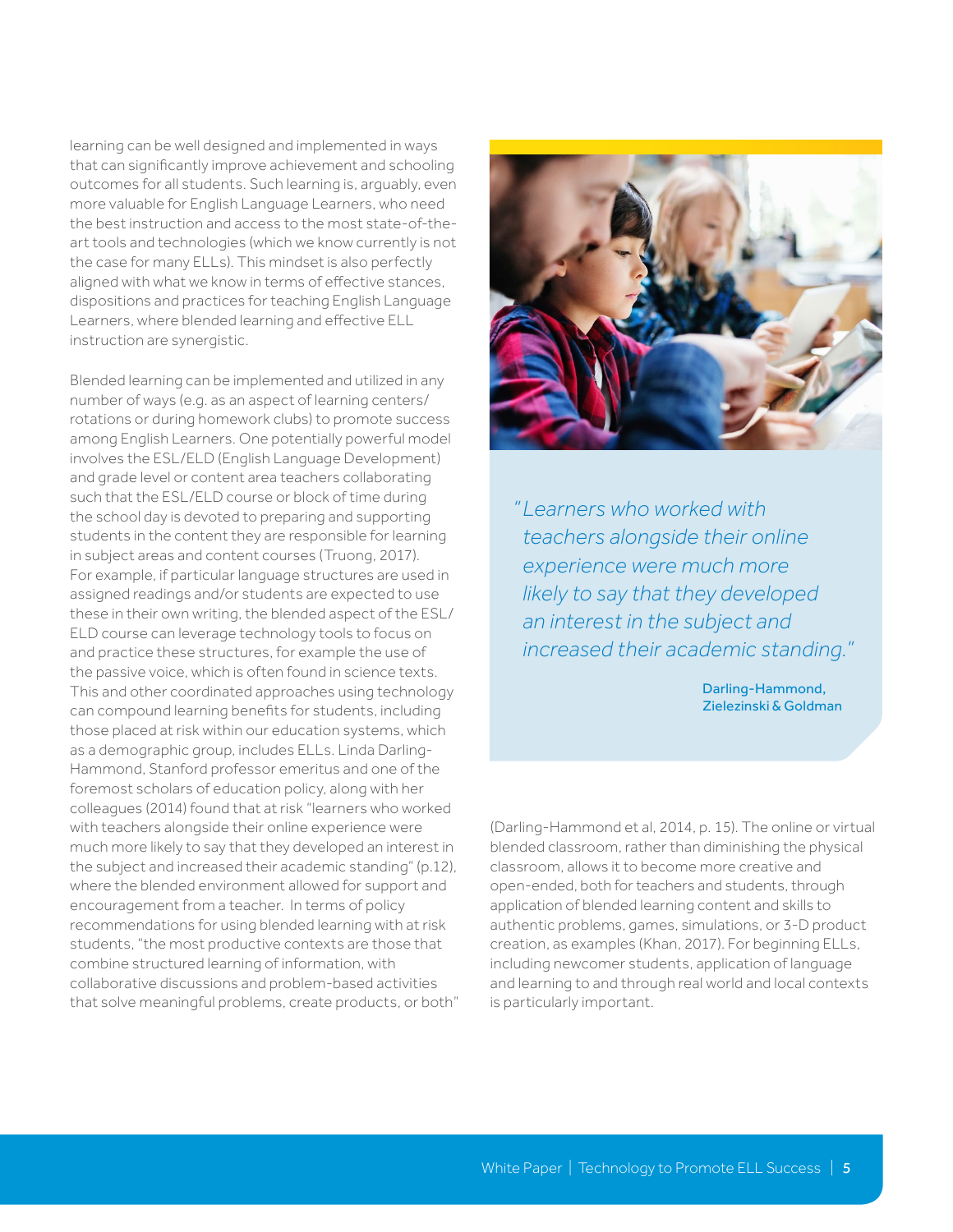## ELL Parental Engagement and Community Support



There is a large body of research demonstrating that students are more successful when their parents are involved in their education (Allen, 2007; Delgado-Gaitan, 2012; Tarasawa & Waggoner, 2015; Zacarian & Silverstone, 2015). The Every Student Succeeds Act requires that districts set aside funds to involve parents in the school community through "parent and family engagement" efforts, with the aim of benefiting both parents and students (U.S. Department of Education, 2015). Many parents of ELLs would benefit from learning English and state a clear desire to do so, especially where learning English is made accessible, comprehensible and enjoyable. This may be through language classes offered in the community or through the school, or through access to language learning tools using technology, where learning could potentially happen at any time or place.

Numerous districts all across the country offer English classes for bilingual parents, as well as primary language literacy classes. Some districts allow all second language learners and their families unlimited access to technologybased language learning programs. This kind of widespread access can open exciting possibilities for language and learning, and engaging parents as users of technology helps to close the digital divide. Families can become involved in joint production of projects and the sharing of expertise, where parents and other family

members can act as cultural brokers sharing their funds of knowledge, as language specialists, as well as learners of English. Engagement with families should take culturally compatible forms. This extends to technology use as well, where programs and tools should be introduced as part of a broader relationship building effort with students' families, who are both learners and knowledge producers (Cummins, Brown & Sayers, 2007; Ferlazzo & Hammond, 2009; González, Moll, & Amanti, 2006).

### Conclusion

Technology can be used to improve schooling outcomes for English Language Learners, and to promote school engagement for families of ELLs. Technology tools can help to accelerate language development, while minimizing the digital divide and the 'opportunity to learn' gap for English Language Learners and their families. Blended learning, when done well, is a complementary approach to what we know works with English Learners and helps to meet the critical needs of more time for learning, more language and content access, more differentiated instruction and more formative assessment. Well utilized state-of-the-art technology tools can transform not only learning, but schooling itself, for English Language Learners and their families.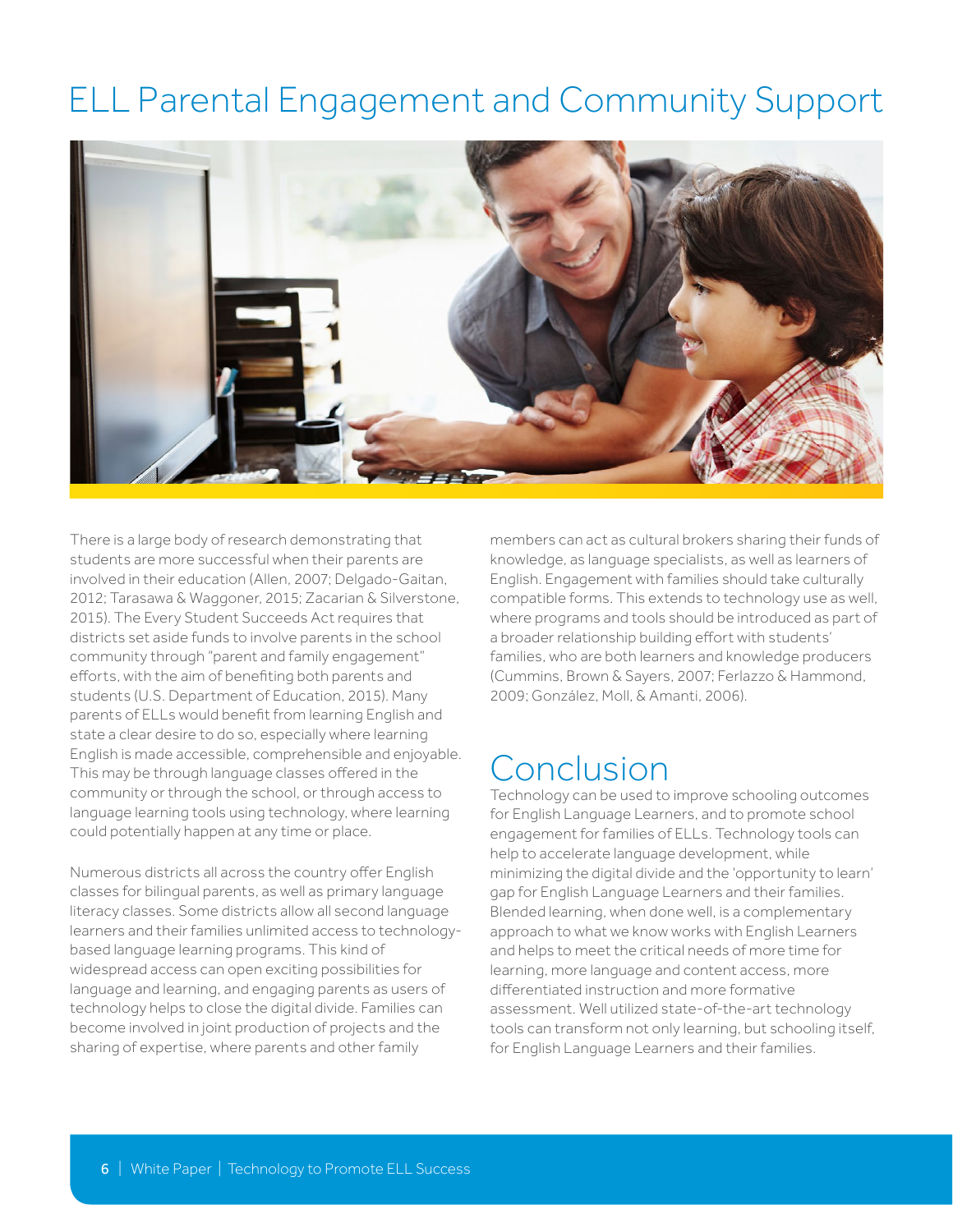### References

Allen, J. (2007). Creating welcoming schools: A practical guide to home-school partnerships with diverse families. NY: Teachers College Press.

Bunch, G. C., Kibler, A., & Pimentel, S. (2012). Realizing opportunities for English learners in the common core English language arts and disciplinary literacy standards. Stanford, CA: Understanding Language Initiative.

Carlson, D., & Knowles, J. E. (2016). The effect of English language learner reclassification on student ACT scores, high school graduation, and postsecondary enrollment: Regression discontinuity evidence from Wisconsin. Journal of Policy Analysis and Management, 35(3), 559-586.

Collier, V. P. (1998). Promoting Academic Success for ESC Students: Understanding Second Language Acquisition for Schools. Bastos Book Company.

Cummins, J. Brown, K. and Sayers, D. (2007). Literacy, technology and diversity: Teaching for success in changing times. Boston: Pearson.

Darling-Hammond, L., Zielezinski, M. B., & Goldman, S. (2014). Using technology to support at-risk students' learning. Stanford Center for Opportunity Policy in Education. Online [https://edpolicy. stanford.edu/publications/pubs/1241](https://edpolicy.stanford.edu/publications/pubs/1241).

Delgado Gaitan, C. (2012). Culture, literacy and power in family community-school-relationships: Applying theory to practice. Theory Into Practice, 51(4), 305-311.

Ferlazzo, L. & Hammond, L. (2009). Building parent engagement in schools. Santa Barbara, CA: Linworth Books.

Gándara, P. (2017). The potential and promise of Latino students. American Educator, 41(1), 4-11.

Khan Academy. 2017. Introduction to blended learning. Retrieved from https://www.khanacademy.org/partner-content/ssf-cci/ sscc-intro-blended-learning.

Lenhart, A. (2015, April 9). A Majority of American Teens Report Access to a Computer, Game Console, Smartphone and a Tablet. Pew Research Center. Retrieved from [http://www.pewinternet](http://www.pewinternet.org/2015/04/09/a-majority-of-american-teens-report-access-to-a-computer-game-console-smartphone-and-a-tablet/)  [org/2015/04/09/a-majority-of-american-teens-report-access](http://www.pewinternet.org/2015/04/09/a-majority-of-american-teens-report-access-to-a-computer-game-console-smartphone-and-a-tablet/)[to-a-computer-game-console-smartphone-and-a-tablet/](http://www.pewinternet.org/2015/04/09/a-majority-of-american-teens-report-access-to-a-computer-game-console-smartphone-and-a-tablet/)

González, N., Moll, L. C., & Amanti, C. (Eds.). (2006). Funds of knowledge: Theorizing practices in households, communities, and classrooms. London: Routledge.

Migration Policy Institute (2015). Retrieved from http://www.migrationpolicy.org/article/language-diversity-andenglish-proficiency-united-states

Motteram, G. (2013). Innovations in learning technologies for English language teaching. Retrieved from https://www.teachingenglish.org.uk/sites/teacheng/files/C607%20 Information%20and%20Communication\_WEB%20ONLY\_FINAL.pdf Murphy, D., Guzman, L. & Torres, A. (2014). America's Hispanic children: Gaining ground, looking forward. Child Trends Hispanic Institute. Retrieved from [https://www.childtrends.org/wp-content/](https://www.childtrends.org/wp-content/uploads/2014/09/2014-38AmericaHispanicChildren.pdf
) [uploads/2014/09/2014-38AmericaHispanicChildren.pdf](https://www.childtrends.org/wp-content/uploads/2014/09/2014-38AmericaHispanicChildren.pdf
)

National Academies of Sciences, Engineering, and Medicine. 2017. Promoting the Educational Success of Children and Youth Learning English: Promising Futures. Washington, DC: The National Academies Press. <https://doi.org/10.17226/24677>.

National Center for Education Statistics. (2015). Retrieved from https://nces.ed.gov/programs/coe/indicator\_cnc.asp

Olsen, L. (2010). Reparable Harm Fulfilling the Unkept Promise of Educational Opportunity for California's Long Term English Learners. Long Beach, CA: California Together.

Peske, H. & Haycock, K. (2006). Teaching inequality: How poor and minority students are shortchanged on teacher quality. Washington, D.C. : Education Trust.

Powell, A., Rabbitt, B., & Kennedy, K. (2014). iNACOL Blended Learning Teacher Competency Framework. International Association for K-12 Online Learning.

Tarasawa, B. & Waggoner, J. (2015). Increasing parental involvement of English Language Learner families: What the research says. Journal of Children and Poverty, 21(1), 129-134.

Truong, N. (2017). Next generation learning models for English Language Learners. Vienna, VA: International Association for K-12 online learning (iNACOL).

U.S. Department of Education. (2015, December 10). Every Student Succeeds Act. Retrieved from https://www.ed.gov/essa?src=rn

Valdés, G., Menken, K. & Castro, M. (Eds.). (2015). Common Core, bilingual and English Language Learners: A resource for educators. Philadelphia, PA: Caslon Publishing.

Vanek, J.B. (2014, Fall/Winter). Open educational resources: new technologies and new ways of learning. MinneTESOL Journal. Retrieved from

[https://conservancy.umn.edu/bitstream/handle/11299/176686/](https://conservancy.umn.edu/bitstream/handle/11299/176686/Open-Educational-Resources-New-Technologies-and-new-ways-of-learning.pdf?sequence=1&isAllowed=y) [Open-Educational-Resources-New-Technologies-and-new-ways](https://conservancy.umn.edu/bitstream/handle/11299/176686/Open-Educational-Resources-New-Technologies-and-new-ways-of-learning.pdf?sequence=1&isAllowed=y)[of-learning.pdf?sequence=1&isAllowed=y](https://conservancy.umn.edu/bitstream/handle/11299/176686/Open-Educational-Resources-New-Technologies-and-new-ways-of-learning.pdf?sequence=1&isAllowed=y)

Zacarian, D. & Silverstone, M. (2015). In it together: How student, family and community partnerships advance engagement and achievement in diverse classrooms. Thousand Oaks, CA: Corwin.